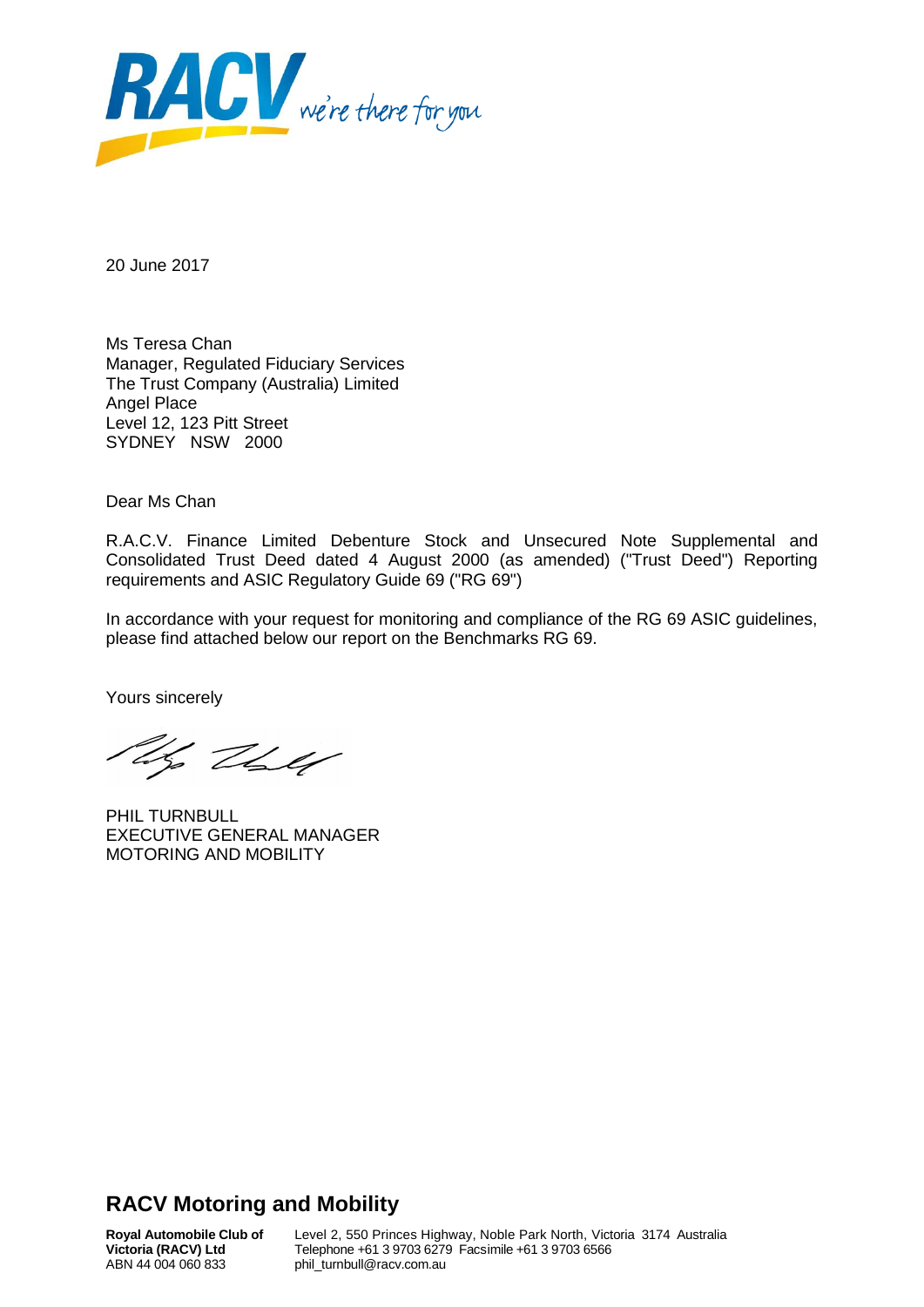## **R.A.C.V. Finance Limited ASIC 69 Benchmark report as at 31 May 2017**

R.A.C.V. Finance Limited (the Company) issued Prospectus 35 dated 7 October 2016 and a copy was lodged with ASIC on that date. An update of the Company's compliance or noncompliance with each benchmark is set out below

## **Benchmark 1 – Equity ratio**

**An issuer should maintain a minimum equity ratio (calculated as: equity / (total liabilities + equity)) of 8% where only a minor part of its activity is property development or lending funds directly or indirectly for property development.**

We satisfy Benchmark 1. Only a minor part of our activity is property development or lending funds directly or indirectly for property development. As at 31 May 2017 our equity ratio was 15.24%, compared with 15.40% as at 31 May 2016.

## **Benchmark 2 – Liquidity**

**An issuer should have cash flow estimates for the next three months and ensure that at all times it has cash or cash equivalents sufficient to meet its projected cash needs over the next three months.** 

We satisfy Benchmark 2. We maintain cash flow estimates on a rolling three month basis and ensure that at all times we have on hand cash or cash equivalents sufficient to meet our projected cash needs over the next three months.

We do not have a policy of directly matching investments and loan maturities. However, over the past two years 69.1% of funds invested in Notes have been invested for up to a two year term and the majority of loans lent to borrowers over the past two years have been repaid within two years and eight months.

In estimating cash flows, we take into account a reasonable estimate of rollovers based on our previous experience over the past financial year. Material assumptions underlying cash flow projections include analysis of recent actual investment and loan movements and consideration of budget projections, but exclude new fundraising and new lending business.

Cash flows for the three months from 31 May 2017 are estimated to be as follows:

Inflows \$83m Outflows - \$43m Excess cash \$40m

We periodically "stress test" our liquidity assumptions. For example, if you assume a 35% reduction in retention rates of investments in Notes this would result in a further reduction in excess cash of \$9m, [due to lower inflows from reinvestments] reducing total inflows to \$73m (\$83m - \$9m).This leaves \$31m (\$73m - \$42m) in excess cash as at 31 May 2017. Therefore even if there is a 35% reduction in retention rates of investments in Notes, there remains sufficient excess cash or cash equivalents to meet projected cash needs over the next three months.

Further, to ensure that at all times we have cash on hand or cash equivalents sufficient to meet our projected cash needs over the next three months, a line of credit facility is available to draw down as required. Further details regarding this credit facility are set out in section 8.2 of Prospectus 35.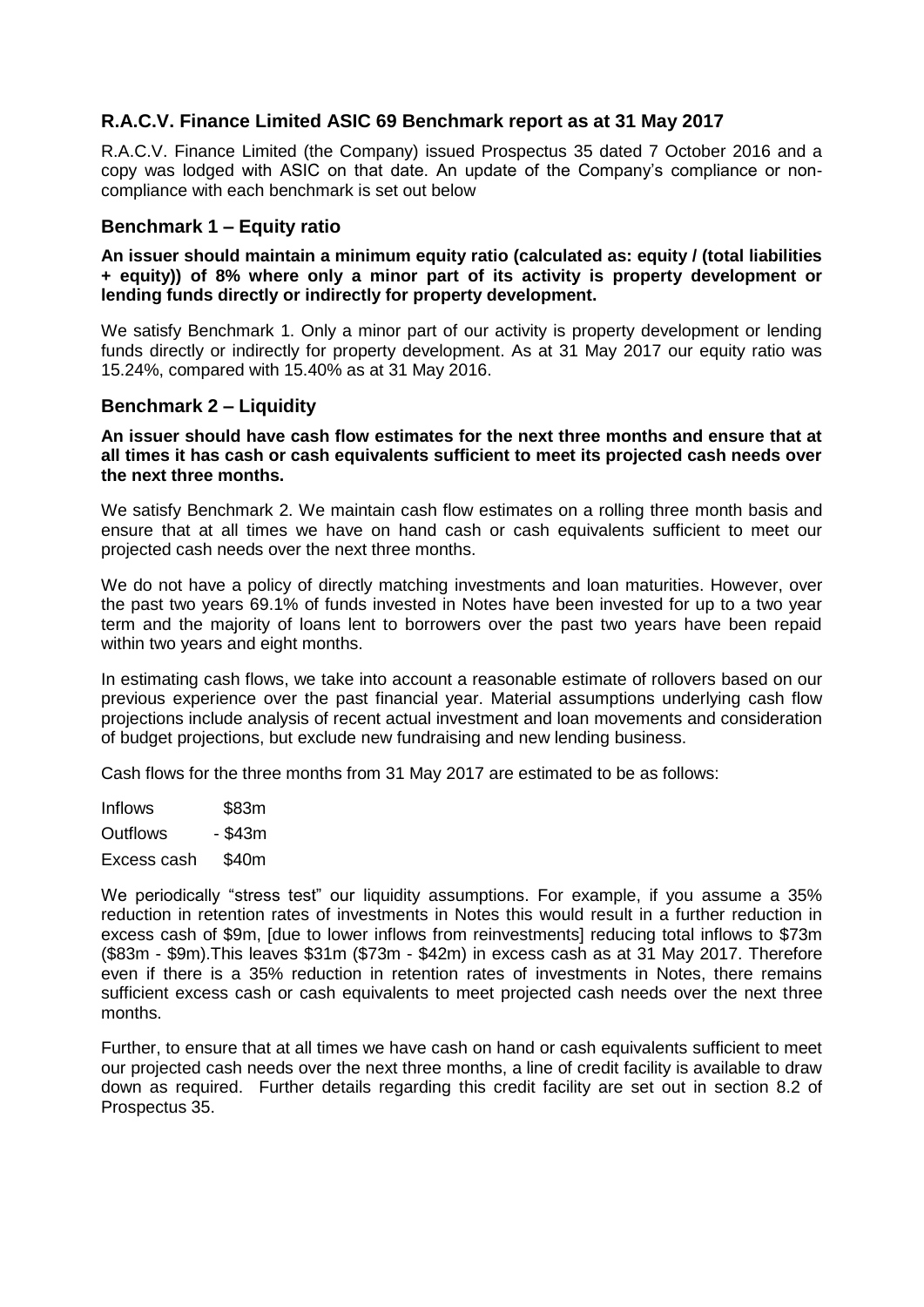## **Benchmark 3 – Rollovers**

**An issuer should clearly disclose its approach to rollovers, including what process is followed at the end of the investment term and how it informs those rolling over or making further investments of any current prospectus and continuous disclosure announcements.**

We satisfy Benchmark 3. On the Maturity Date, you may choose to have your Notes repaid or rolled over. We will contact you in writing at least 14 days prior to the Maturity Date, setting out your options on maturity of your Notes and seeking your instructions.

If you do not provide instructions by the Maturity Date, the Notes will be automatically rolledover on the same terms and conditions as the maturing investment at the then current interest rate.

We update our website, www[.racv.com.au/finance,](http://www.racv.com.au/finance) with current continuous disclosure announcements, including any new prospectus.

## **Benchmark 4 – Debt maturity**

**All issuers should disclose an analysis of the maturity profile of interest-bearing liabilities (including any notes on issue) by term and value, and the interest rates, or average interest rates, applicable to their debts.** 

We satisfy Benchmark 4. A maturity analysis of our interest-bearing liabilities as at 31 May 2017 is set out below:

| <b>Interest Bearing Liabilities</b>          | \$000's |
|----------------------------------------------|---------|
| Up to 1 month                                | 34,117  |
| Longer than 1 & not longer than 3 months     | 157,180 |
| Longer than 3 & not longer than 12 months    | 105,409 |
| Longer than 1 year & not longer than 5 years | 51,472  |
| <b>Total</b>                                 | 348,178 |
| <b>Average Rate</b>                          | 2.97%   |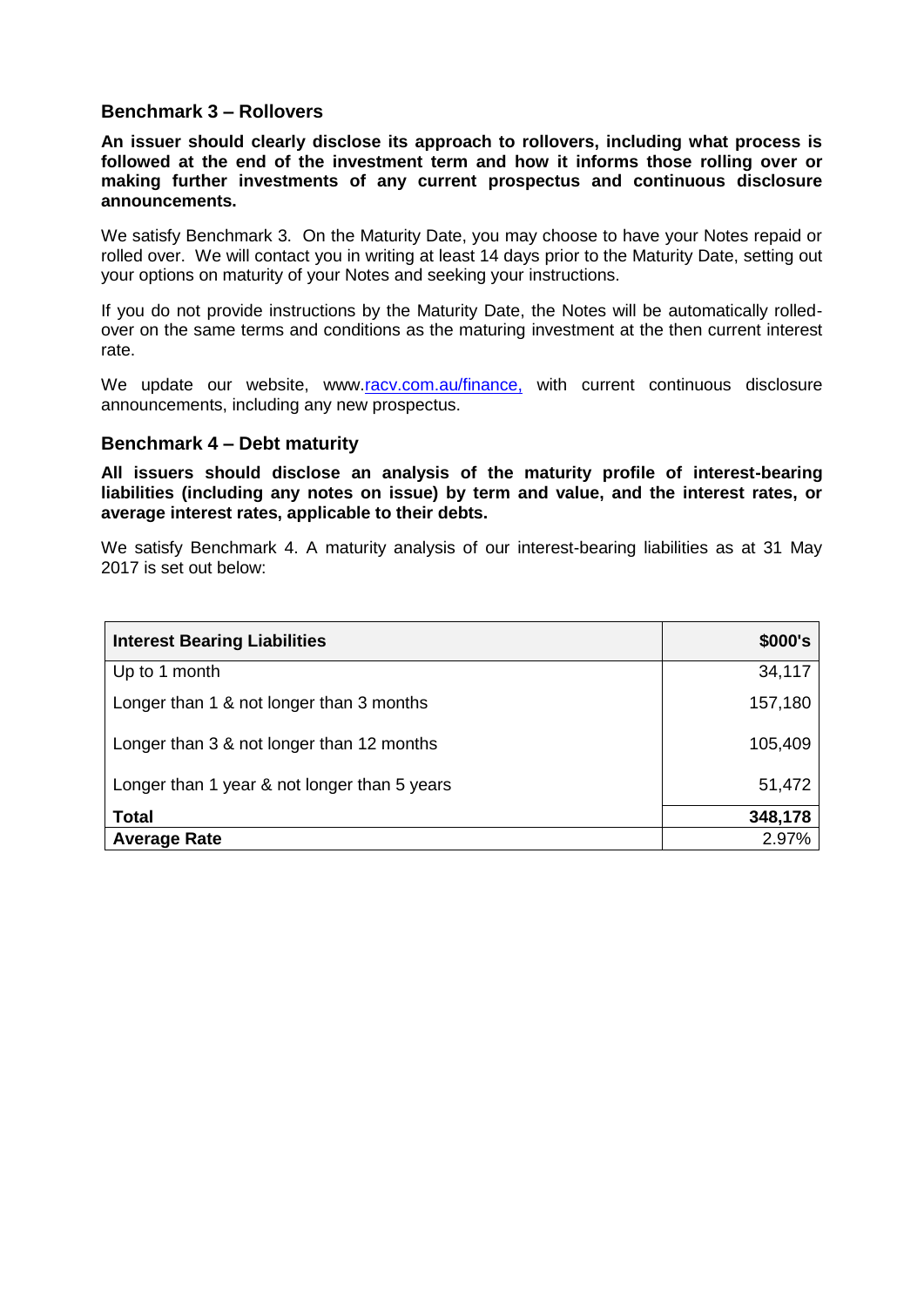## **Benchmark 5 – Loan Portfolio**

**Issuers who directly on-lend funds or indirectly on-lend funds through a related party, should disclose the current nature of its (or the related party's) loan portfolio in relation to a range of specified aspects.**

We satisfy Benchmark 5. A summary of the nature of our loan portfolio as at 31 May 2017 is set out below:

## **- loans (by number and value)**

| <b>Categories</b>                | <b>Number</b><br># | Value<br>\$000's |
|----------------------------------|--------------------|------------------|
| <b>Consumer loans</b>            |                    |                  |
| Secured                          | 17,625             | 293,016          |
| Interest free                    | 12                 | 23               |
| Unsecured                        | 96                 | 560              |
|                                  | 17,733             | 293,599          |
| <b>Business Loans</b>            |                    |                  |
| <b>Novated Leases</b>            | 4,221              | 137,752          |
| <b>Commercial Goods Mortgage</b> | 563                | 11,012           |
| <b>Commercial Hire Purchase</b>  | 2                  | 17               |
|                                  | 4,786              | 148,781          |
| <b>Total Loans</b>               | 22,519             | 442,380          |

Note: Business loans are quoted inclusive of deferred income and GST.

## **- loans maturity analysis (by term and value)**

| <b>Loan Receivables</b>                      | \$000's |
|----------------------------------------------|---------|
| Up to 1 month                                | 7,172   |
| Longer than 1 & not longer than 3 months     | 14,387  |
| Longer than 3 & not longer than 12 months    | 62,415  |
| Longer than 1 year & not longer than 5 years | 208,029 |
| Longer than 5 years                          | 12,625  |
| <b>Total</b>                                 | 304,628 |
| Average rate                                 | 8.42%   |

Note: The values of loan receivables in the table above are consistent with the benchmark requirements but do not match values in the balance sheet as they indicate actual amounts owed by debtors and do not include accounting entries such as provisions and amortisation or accrued interest.

| <b>Lease Receivables</b>                     | \$000's |
|----------------------------------------------|---------|
| Less than 1 year                             | 47,534  |
| Longer than 1 year & not longer than 5 years | 90,218  |
| <b>Total</b>                                 | 137,752 |
| Average rate                                 | 6.83%   |

Note: Lease receivables are quoted inclusive of deferred income and GST.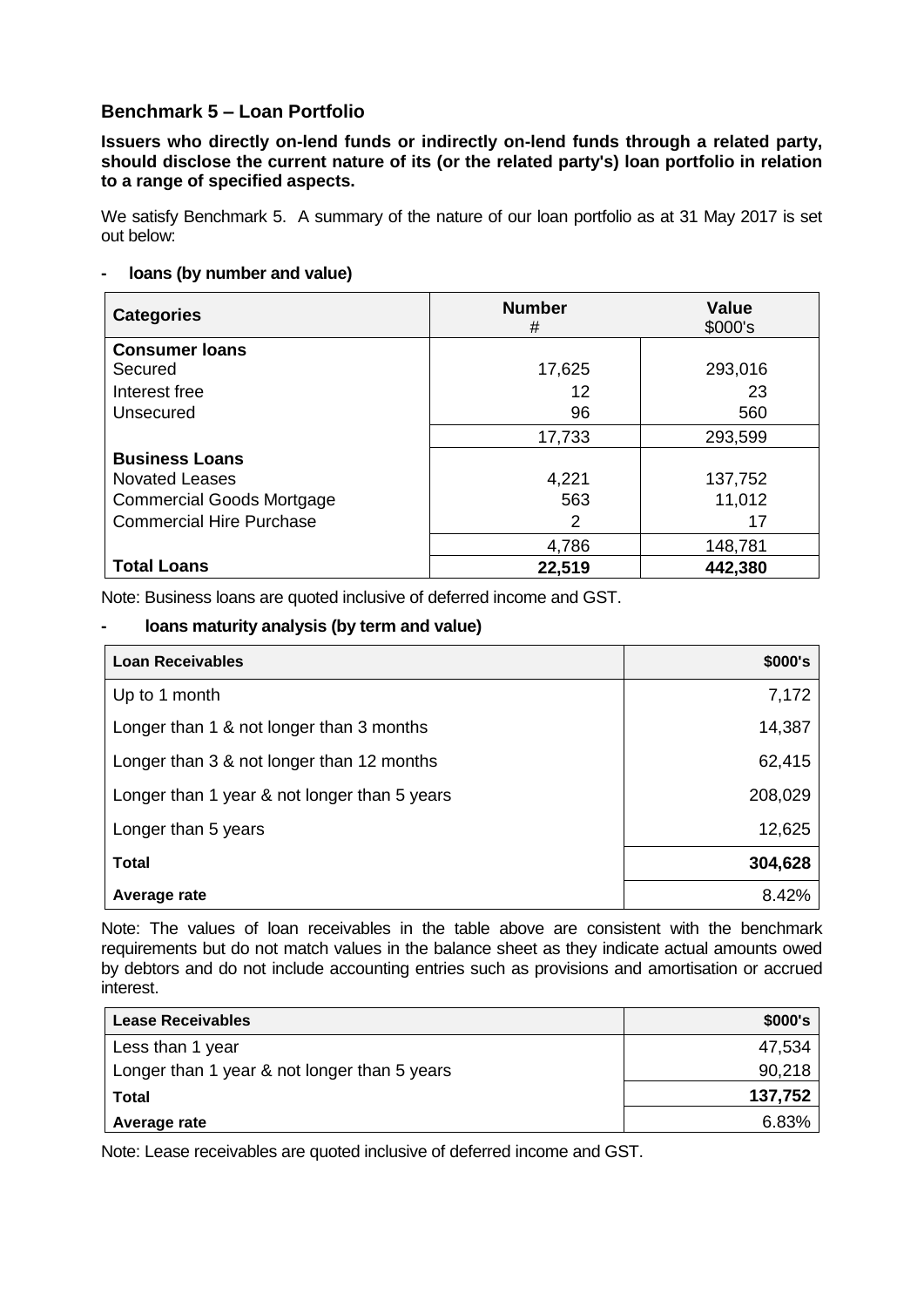## **- loans by class of activity and geographic region (by number and value)**

| <b>State</b>  | <b>Consumer Loans</b> |        |        | <b>Business Loans &amp; Leases</b> |       |         |
|---------------|-----------------------|--------|--------|------------------------------------|-------|---------|
|               | \$000's               | #      | %value | \$000's                            | #     | % value |
| VIC           | 123,664               | 7,973  | 42     | 44,569                             | 1,493 | 30      |
| <b>QLD</b>    | 83,549                | 4,931  | 28     | 27,823                             | 903   | 19      |
| <b>NSW</b>    | 61,437                | 3,403  | 21     | 19,727                             | 633   | 13      |
| Other         | 24,949                | 1,426  | 8      | 56,662                             | 1,757 | 38      |
| <b>Totals</b> | 293,599               | 17,733 | 100    | 148,781                            | 4,786 | 100     |

Our business is predominantly the providing of loans to consumers in Victoria. Below is a breakdown of loans by class of activity and geographic region.

Note: Business loans and Lease by geographic region are quoted inclusive of deferred income and GST.

## **- proportion of loans in default or arrears (by number and value)**

Total loans in arrears greater than 30 days are targeted to not exceed 2% of total value of loans.

| Loans greater than 30 days in arrears | <b>Number</b> | \$000's |
|---------------------------------------|---------------|---------|
| <b>Consumer loans</b>                 |               |         |
| 31-60 days                            | 58            | 884     |
| 61-90 days                            | 21            | 273     |
| $+90$ days                            | 46            | 436     |
| <b>Business Loans</b>                 |               |         |
| 31-60 days                            | 26            | 762     |
| 61-90 days                            | 6             | 239     |
| $+90$ days                            | 7             | 115     |
| <b>Total arrears</b>                  | 164           | 2,709   |
| <b>Proportion of total loans</b>      | 0.73%         | 0.61%   |

#### **- proportion of renegotiated loans within the past 3 months that were greater than 30 days in default/arrears (by number, value and percentage)**

|                    | <b>Numbers</b> | % of total<br><b>Nbr</b> | \$000's | % of total<br>value |
|--------------------|----------------|--------------------------|---------|---------------------|
| Total renegotiated | 53             | 0.24                     | 1,722   | 0.39                |

## **- proportion of loans subject to legal proceedings (by number, value and percentage)**

|                                             | <b>Numbers</b> | % of total<br><b>Nbr</b> | \$000's | % of total<br>value |
|---------------------------------------------|----------------|--------------------------|---------|---------------------|
| Total loans subject to legal<br>proceedings | 5              | 0.02                     | 67      | 0.02                |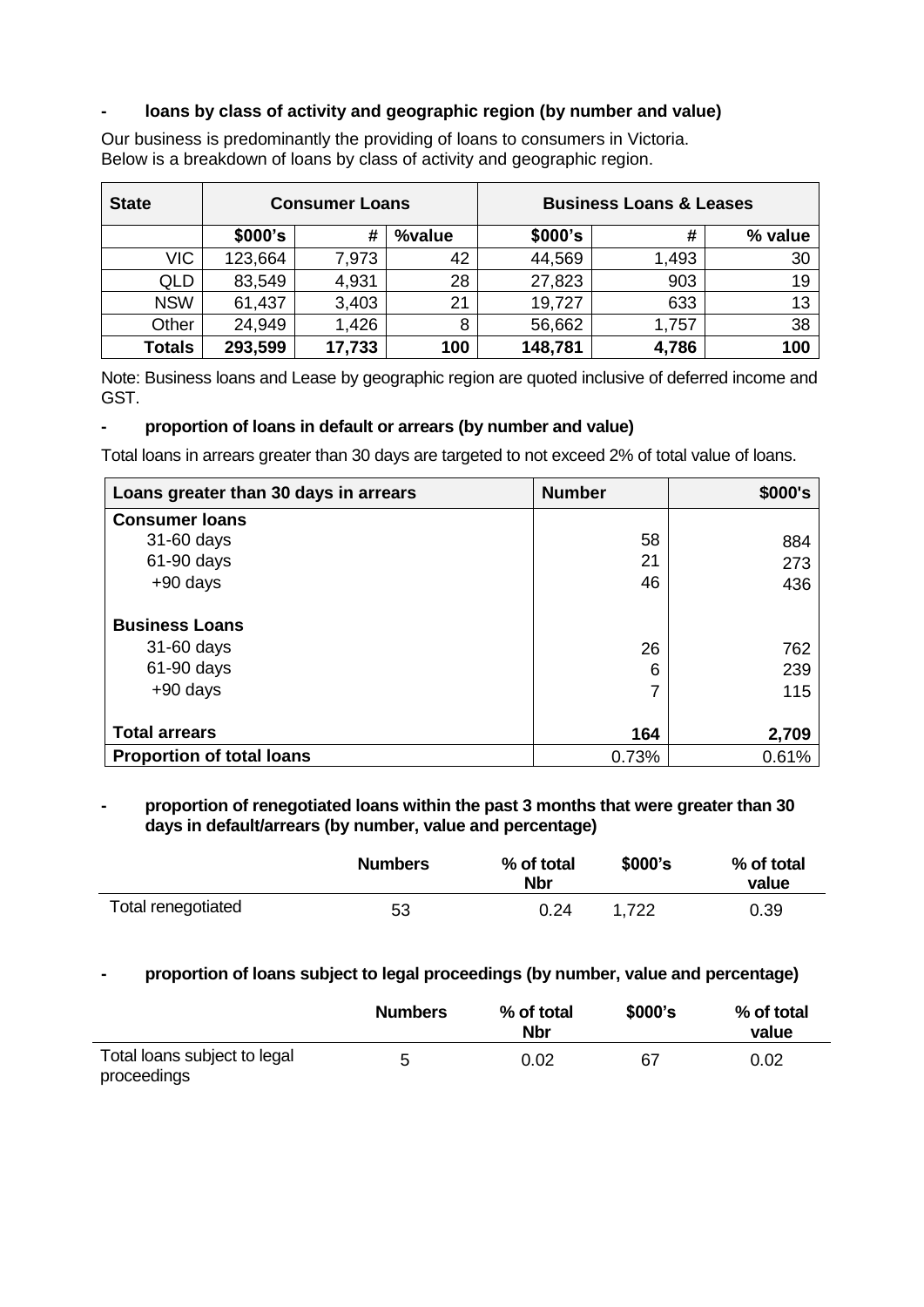#### **- proportion of the total loan monies lent on a "secured" basis and nature of the security (by number and value)**

The proportion of loans that are secured is:

|               | <b>Numbers</b> | % of total<br>Nbr | \$000's | % of total<br>value |  |
|---------------|----------------|-------------------|---------|---------------------|--|
| Total secured | 22.411         | 99.52%            | 441.797 | 99.87%              |  |

#### **Nature of security**

The secured asset for all loans remains the property of the Company until the final payment is made. All loans secured by a tangible asset identifiable by a serial number will be subject to a security which is recorded in the Personal Property Security Register (**PPSR**).

#### **- proportion of the total loan monies lent to its largest borrower (by number and value)**

The largest single borrower holds 2 loan agreements with an outstanding balance of \$182k representing 0.04% of the total loan portfolio and 0.01% of the total number of borrowers.

#### **- proportion of the total loan monies lent to its 10 largest borrowers (by number and value)**

Our 10 largest borrowers hold 17 loans with balances totalling \$1.5m representing 0.35% of the total loan portfolio and 0.08% of the total number of borrowers.

#### **- Company's approach to taking security in relation to its lending**

Security is taken over an asset where possible. Secured loans are for motor vehicles where security is taken over the vehicle in the form of a security which is recorded in the PPSR. Our interest in the PPSR is not released until the final payment is made. Where there may be a shortfall in security held over the motor vehicle, a caveat may be placed over real estate property of the borrower or treated as unsecured.

#### **- Company's approach to loan portfolio diversification**

We minimise concentrations of credit risk in relation to all categories of loans by diversification. This is achieved by undertaking transactions with a large number of customers over many sectors and industries. In addition, security is taken over an asset where possible.

## **- policy of how and when the Company will lend funds**

We have a lending policy based on critical factors in lending assessment. The critical factors in assessing loan applications are credit history of the borrower, the borrower's capacity to repay and collateral for securing the amount borrowed. Our loan policy assists in reducing bad debts by minimising loans to high risk borrowers to no more than 3% of the total loan portfolio. This portion of the portfolio stands at 1.14% as at 31 May 2017.

#### **- Company's approach to loans in default**

All loans past due are managed on an individual basis to ensure recovery action is prompt and on a timely basis. Currently, past due loans are issued a default notice if a payment is 60 days overdue. The default notice states that if the overdue payment is not made within 35 days of the notice, steps will be taken to repossess the vehicle or other asset secured. Although various steps are taken to repossess a vehicle or other secured asset within the specified time frame, recovery of assets or moneys owed is not always achieved within the target 90 day period due to various procedural hurdles. In certain cases, we will seek to enter into alternative arrangements whereby a borrower has a longer period of time to repay moneys owed if it is likely that we stand a greater chance of minimising losses, or such arrangements are in line with our broader business plans.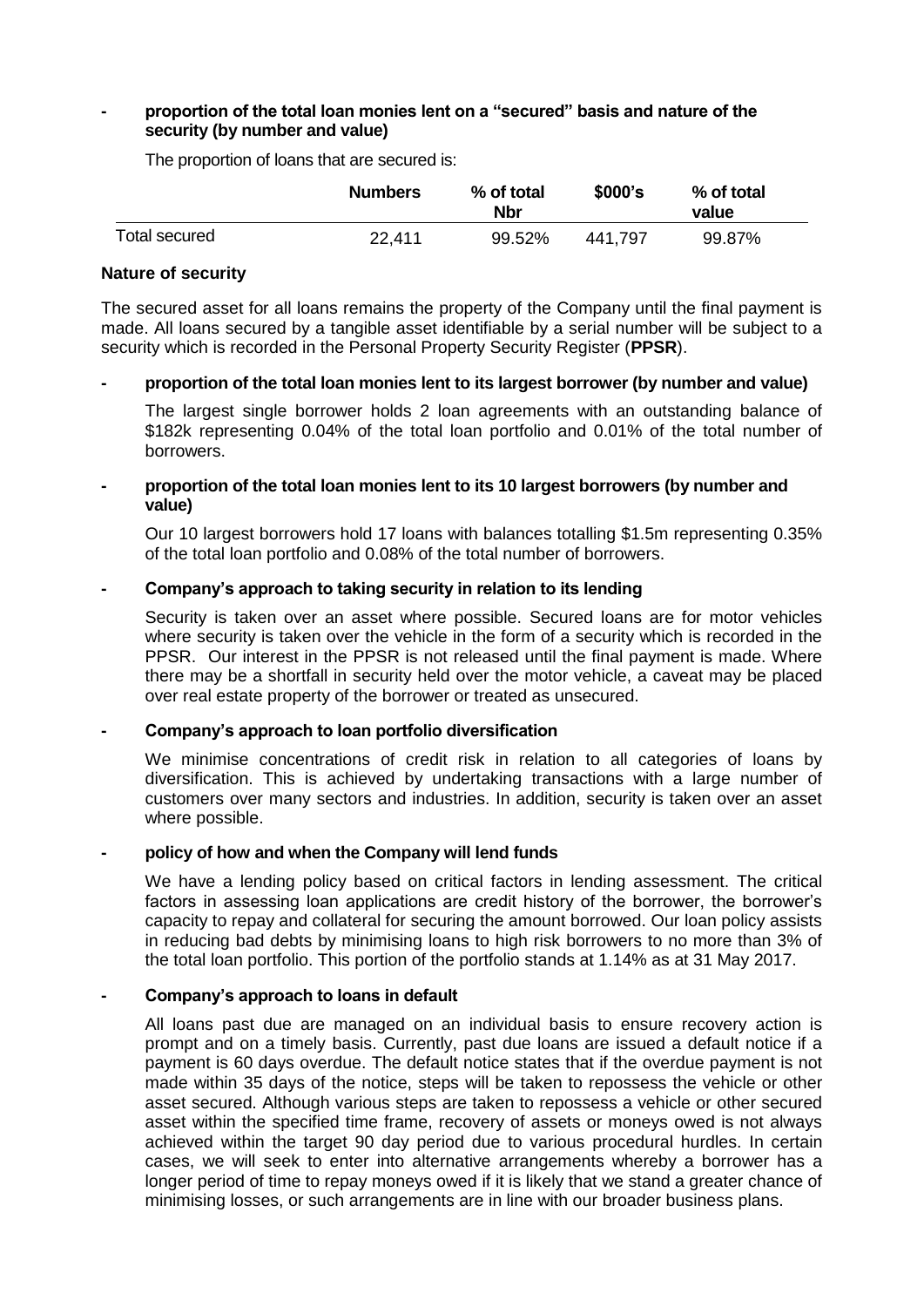## **Benchmark 6 – Related party transactions**

**Issuers who on-lend funds should disclose their approach to related party transactions, including how many loans the issuer has made to related parties, the value of those loans, the value of those loans as a percentage of total assets, the assessment and approval process the issuer follows with related party loans when loans are advanced, varied or extended and any policy the issuer has regarding related party lending.** 

We satisfy Benchmark 6. As at 31 May 2017, we had no loans to related parties, other than in relation to 6 loans with an aggregate value of \$289,216 to staff of the Company and of RACV on the same terms as any other borrower. These loans represent 0.07% of our total assets. Loans to related parties are not part of our business strategy. Our policy in relation to related party lending is that any such transactions are conducted on a commercial basis on conditions no more favourable than those available to members or employees. Related party loans are not subject to the approval of the Trustee.

## **Benchmark 7 – Valuations**

#### **If an issuer is involved in (directly or indirectly) or lends money for property-related activities, the issuer should take a specified approach to obtaining and relying on valuations.**

We do not satisfy Benchmark 7. Of our total loan portfolio, less than 1.01% represents property-related activities, which are primarily loans provided for home renovations.

We do not lend funds for property development or to property developers, nor do we lend funds for use as part of an integrated property business or mortgage financing. Given that the value of loans relating to home renovations as 31 May 2017 is \$4.5 million of the total portfolio of \$442 million, we do not seek external valuations for home renovation purposes.

Accordingly, we do not satisfy Benchmark 7 in relation to loans provided for home renovations (being property-related activities).

## **Benchmark 8 – Lending principles - Loan-to-valuations ratios**

**If an issuer (directly or indirectly) on-lends money in relation to property related activities, the issuer should maintain the following loan-to-valuation ratios:**

 **where the loan relates to property development - 70% on the basis of the latest complying valuation; and** 

**in all other cases - 80% on the basis of the latest complying valuation.** 

As with Benchmark 7, given that the value of loans relating to home renovations as at 31 May 2017 is \$4.5 million on a total portfolio of \$442 million, we do not seek external valuations for home renovation purposes.

Accordingly, we do not satisfy Benchmark 8 in relation to loans provided for home renovations (being property-related activities).